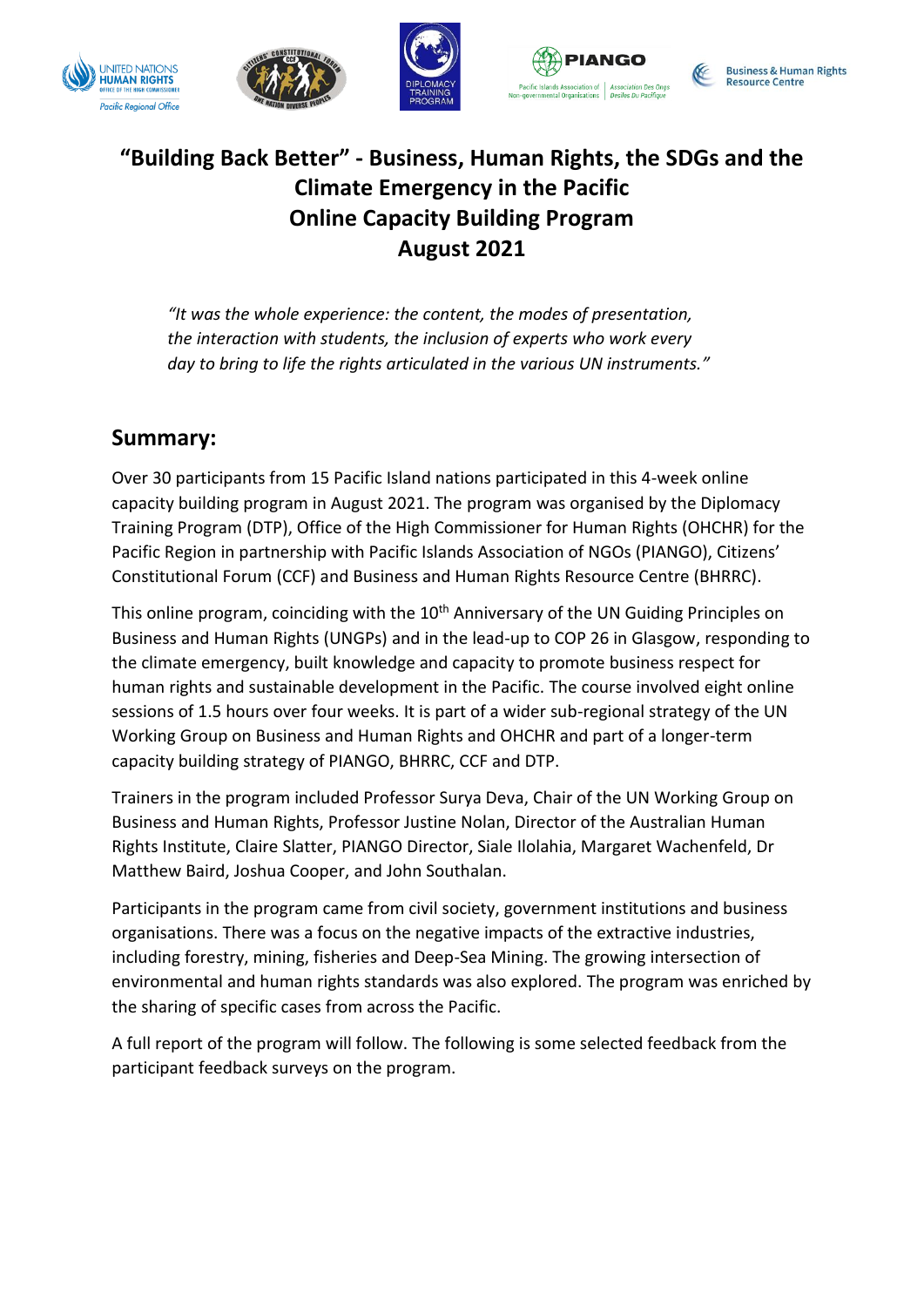## **What were the HIGHLIGHTS of the program for you, and why?**

- The first week's presentations on the UN Guiding principles. It was so clear and linked up (finally!) how businesses can be responsible and in what ways e.g. investors, vs. employers vs. customers. Also explaing how the Protect, Respect and Remedy framework works in theory and practice!
- The issues discussed and guidance provided during discussion were so insightful that I was in awe of the experts.
- It was the whole experience: the content, the modes of presentation, the interaction with students, the inclusion of experts who work every day to bring to life the rights articulated in the various UN instruments.
- I came into the first session with literally little to no understanding of how Human Rights. I literally applied to the course as a means to 'have something to do' during the pandemic. After the first session I was so filled with so much information that I was quite overwhelmed. However, all the sessions thereafter greatly intrigued me. The session was so useful that it inspired me greatly, particularly in terms of increasing my understanding of Human Rights and the existing frameworks both international and national and how I can apply myself to grow the understanding and awareness of Human Rights and its related issues that are prevalent but more often neglected in my community.
- The highlight for me was when Josh Cooper presented on how his team in Hawaii put local twist to the 17 SDGs by giving them relevant to the local context. This was of great interest to me, because it was something that could be applied to the context of Fiji. It may be alot of work to initiate but in the long run the effects and positive outcome it could influence will be of great wealth for the Human Rights moving it from merely a movement (in Fiji) into a necessity of every day living as it should. I was also very interested in how Environmental Law was viewed from a Human Rights perspective.
- The course is very useful and there were so much content provided which was good. I also like that the organizers provide materials in a timely manner and also providing the recording right after the class. I also like that participatory nature of the course and being able to share experiences, while also maximising the chatbox for questions that are immediately addressed. I hope for the next run, there will be more experiences in other Asian regions (Southeast Asia, South Asia, etc) - though of course understandable that the course is largely focused on the Pacific.

<sup>&</sup>lt;sup>1</sup> These comments were selected from the end of course evaluation surveys sent to program participants.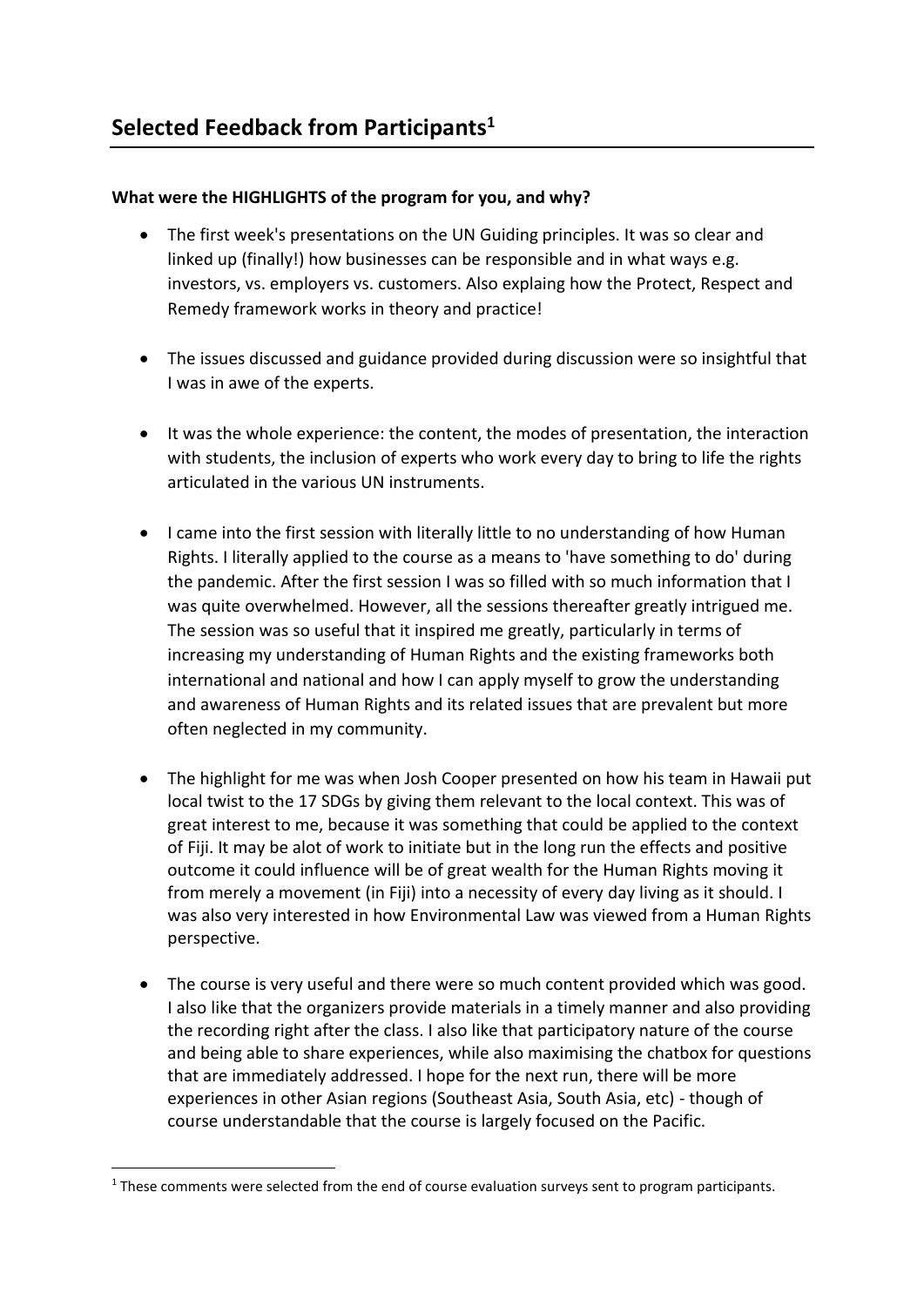• The topics were logically sequenced, starting from a broad overview then zooming into more ground experiences. I also like the mix of resource persons and their expertise. Lastly, the chance for participants to share actual experiences was very good.

#### **What aspects of the training will you be able to apply? If possible, please tell us about what you will do after the course.**

- Recommending that all economic development initiatives ensure they work with companies that comply with global and national labour and human rights policies and standards and laws.
- I recently founded an Innovation Hub in Fiji and would really love to have experts in this course be able to talk with the community that I currently have with me and get them to network more on these issues to advocate for solutions.
- There are many aspects that the training can be applied to my current place of work I may need to discuss those another time, but one aspect that the training has been useful is in my work particularly as a document drafter for His Excellency the President. In the 2nd week of training there was a speech to be prepared for His Excellency and while the organising organisation submitted a draft that my team had to work on to suit his Excellency's main vision, which is ' A pillar of national unity'. The Speech was for His Excellency's address to the 7th Pacific Regional Heads of Agriculture and Forestry Services - virtual meeting. As a drafter I was able to include some of the data and information as well as include mention of the IPCC 6th Assessment Report that was released on August, 2021. This gave great content for His Excellency's speech and ensured that the matter of Human Rights linked with Climate Change, Sustainability and Generational Rights and Equity were included in the narrative that is being spread.
- I'm currently working on alternative socio-economic models in the Global South and learning more about UN mechanisms and OECD guidelines are good foundation for this work.
- Argumentation about the EIA being considered mandatory even if national legislation says it is not; and the pressure put on contractors from OECD countries to listen to the concerns of stakeholders. Also using SDGs to support argumenatation. I will use what I have learned in my advocacy work as Secretary for a traditional leaders organisation, and in mentoring work with emerging younger environmentalists.
- The aspect of during research for treaties that have ratified by states and reporting channels that we can use in order to report issues in adhering the treaties in our own context
- Compile a environment and human rights abuse case for the people in Baining area, the traditional landowners where the University of Natural Resources &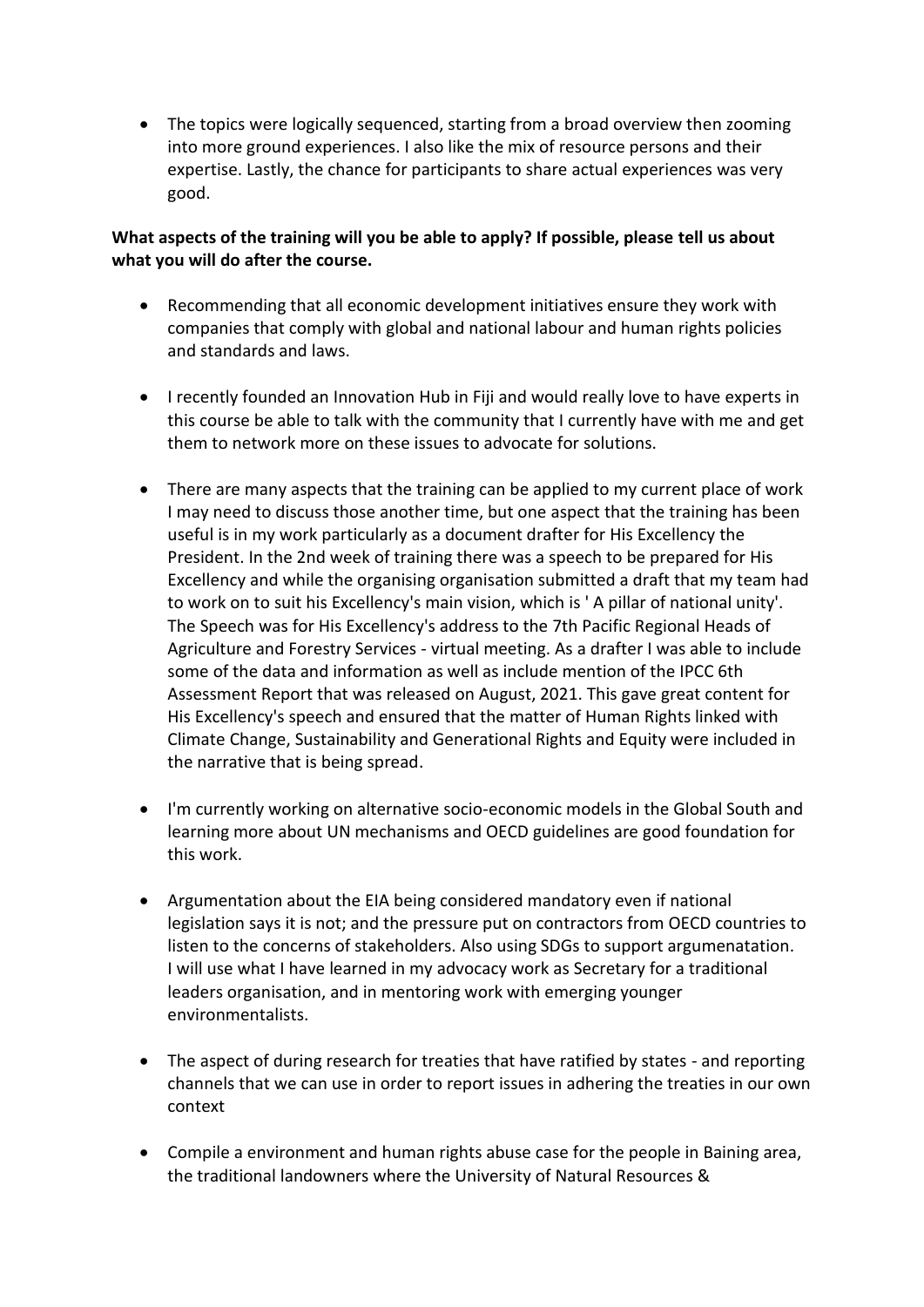Environment is located. Oil Palm and logging activities is expanding very fast with little benefit going right through to the majority of land holding groups.

• As being a member of the Environmental Physiotherapy & Physiotherapist working with children & Adults..I will defend the rights of children with disabilities, able people & advocate, making campaign against the Proposed Deep Sea Tailings Placement in Morobe sea by Wafi Golpu mine to conserve & protect the marine biodiversity so that the sea/rivers is free of chemicals for the people to use.

# **How could PIANGO / CCF / DTP / BHRRC / OHCHR provide further assistance to help you apply what you have learned in this course?**

- If there were a elearning platform that my hub community could subscribe to and also be apart of the network updates on this so that we can help create awareness on these important topics.
- Provide courses that participants can be able to study virtually and be used as academic purposes
- Linking me to funding support both finance and technical support. Need funding support to carry out community trainings and awareness on Free Prior Inform Consent targeting the Baining area to better mobilize people's power.
- it could provide technical backstopping or a network in the Pacific.
- Creating network with each one us the participants.

## **Do you have any specific ideas or suggestions about ways in which participants can continue to engage and interact online?**

- Perhaps setting up a "community" on social media. When I attended a SDG forum in Korea in 2019 we set up communications after via whattsapp.
- This may sounds ridiculous, but I hope that there is an existing platform (kinda like a blog?) or perhaps one could be created where participants can write/contribute their experiences and stories (both positive and negative) to ensure that there is a space where stories and ideas are available. I have other things I would like to share, but I shall stop there. Thanks.
- Aside from the directory, maybe a list serve/email list for sharing info/updates, or social media pages, or LinkedIn account if there is none yet.

#### **Is there anything else you would like to tell us about the program to help us improve future courses?**